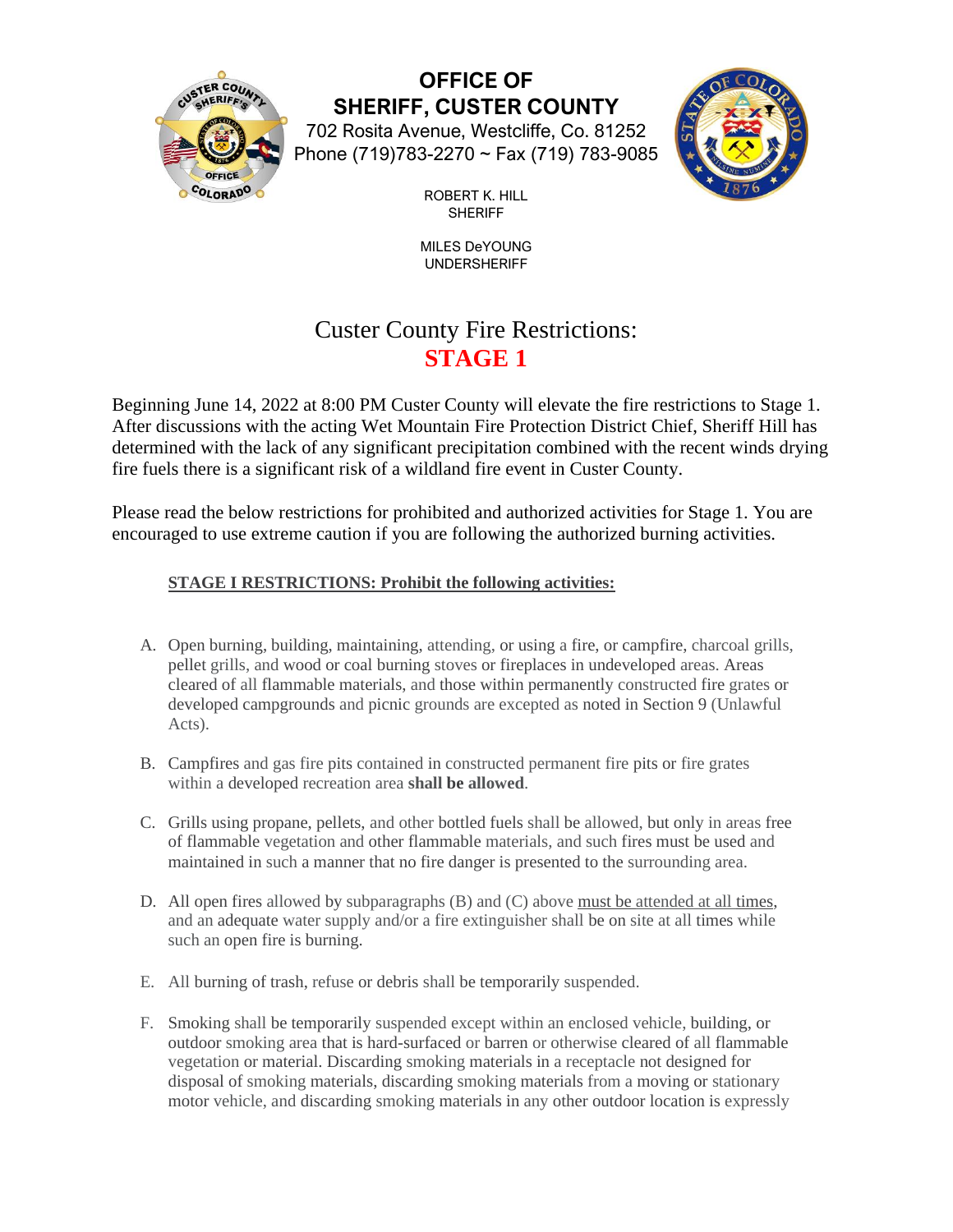

# **OFFICE OF SHERIFF, CUSTER COUNTY** 702 Rosita Avenue, Westcliffe, Co. 81252

Phone (719)783-2270 ~ Fax (719) 783-9085



ROBERT K. HILL SHERIFF

#### MILES DeYOUNG UNDERSHERIFF

prohibited at all times.

- G. The use of explosive materials including fireworks, solid fuel rockets, blasting caps, or any other incendiary device which may result in the ignition of flammable materials shall be temporarily suspended.
- H. Outdoor welding, grinding, or use of any type of torch in any area which presents the possibility of igniting vegetation or other combustible material shall be temporarily suspended unless there is an adequate water supply and/or fire extinguisher on site.
- I. Operating any outdoor equipment or machinery with an internal combustion engine in an undeveloped area shall be temporarily suspended unless said equipment or machinery is equipped with a spark arresting device properly installed, maintained, and in good working order.
- J. The sale, possession, and use of fireworks, including permissible fireworks as defined in C.R.S. a.  $§30-15-401(1)(n.7)$ .